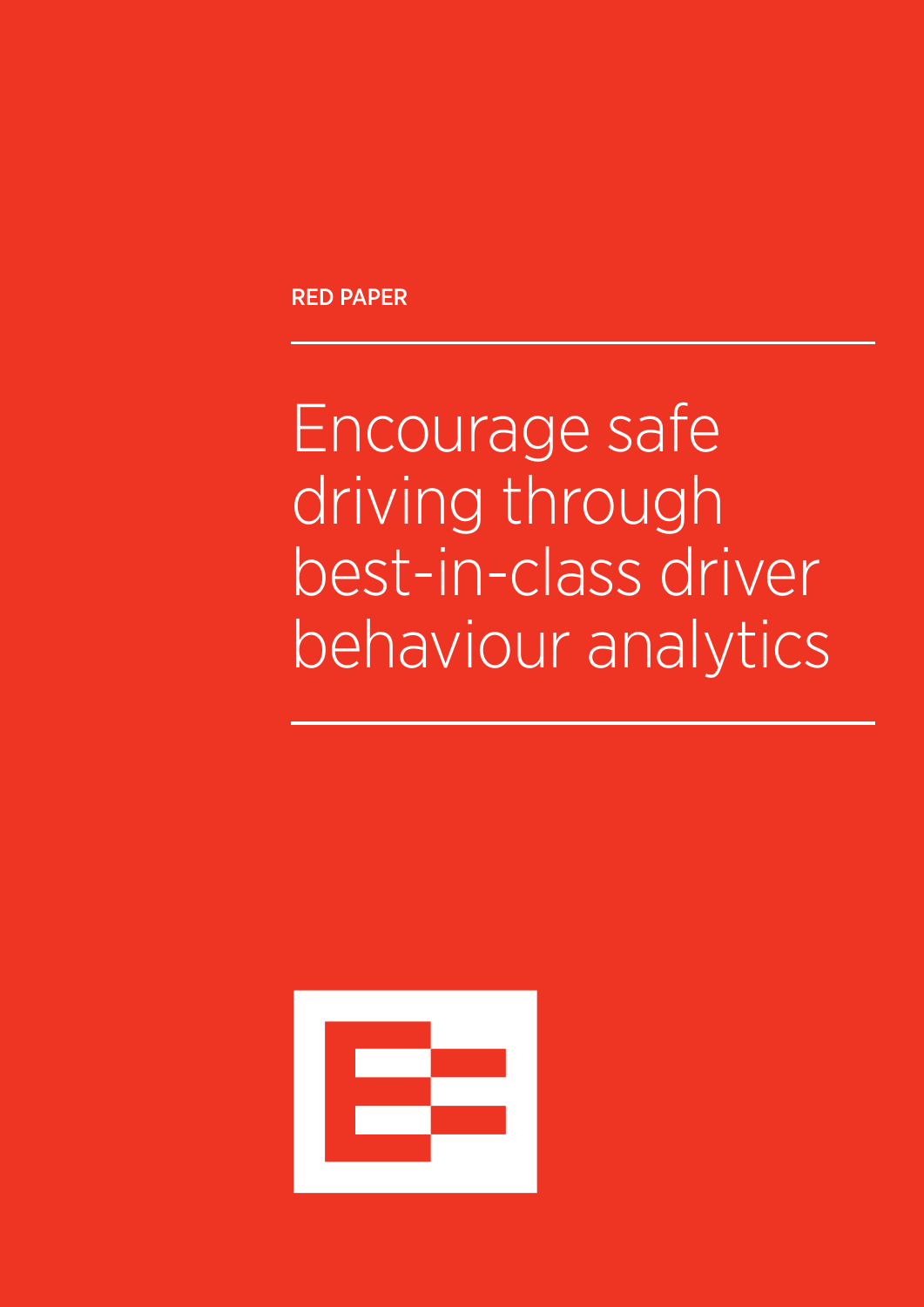

# Encourage safe driving through best-in-class driver behaviour analytics

Rebecca Kemp Product Manager EROAD

# Every company wants to keep its drivers and the public safe, manage and maintain its Operator Rating System (ORS) rating, and protect its reputation by ensuring a high standard of driving in company vehicles.

The question is how does a committed and safety-minded company promote safe driving? Does consistent use of best-in-class driver behaviour analytics based on data from an accurate on-board device make a difference, helping to reduce speeding and other poor driving behaviours?

The answer is yes.

Organisations that use EROAD's driver behaviour analytics have 38% fewer speeding events than organisations that don't view them at all.EROAD has found a consistent attention to and monitoring of driving behaviour analytics is the key to improvement.



# The challenge

The Ministry of Transport reports that in 2014, speeding was a contributing factor in 78 fatal crashes, 357 serious injury crashes and 995 minor injury crashes.

Speeding offences will negatively affect your ORS Rating, as well as any offence notice issued to you or your driver as a result of a crash. Speeding falls into the category of dangerous driving and is one of the types of offending that carries the highest penalty score.

There is also potential for investigation or prosecution by regulators. Under the Health and Safety at Work Act 2015 (HSWA), this could affect not only your company but you personally. This is because company directors and some senior managers are required to exercise due diligence to ensure that their company complies with the duties of the company, under the HSWA. The due diligence obligation on directors and senior managers requires them to ensure that the company has: (a) appropriate resources and process to eliminate or minimise risk to health and safety; and (b) appropriate processes for reviewing and considering information regarding incidents, hazards and risks and for responding in a timely way to that information.

Further, reduced ORS ratings may lead to lost business and inability to obtain insurance, while operational downtime and costs related to the accident will directly hit your bottom line if you are self-insured. Even if you have good third-party insurance coverage, you may have an excess to pay.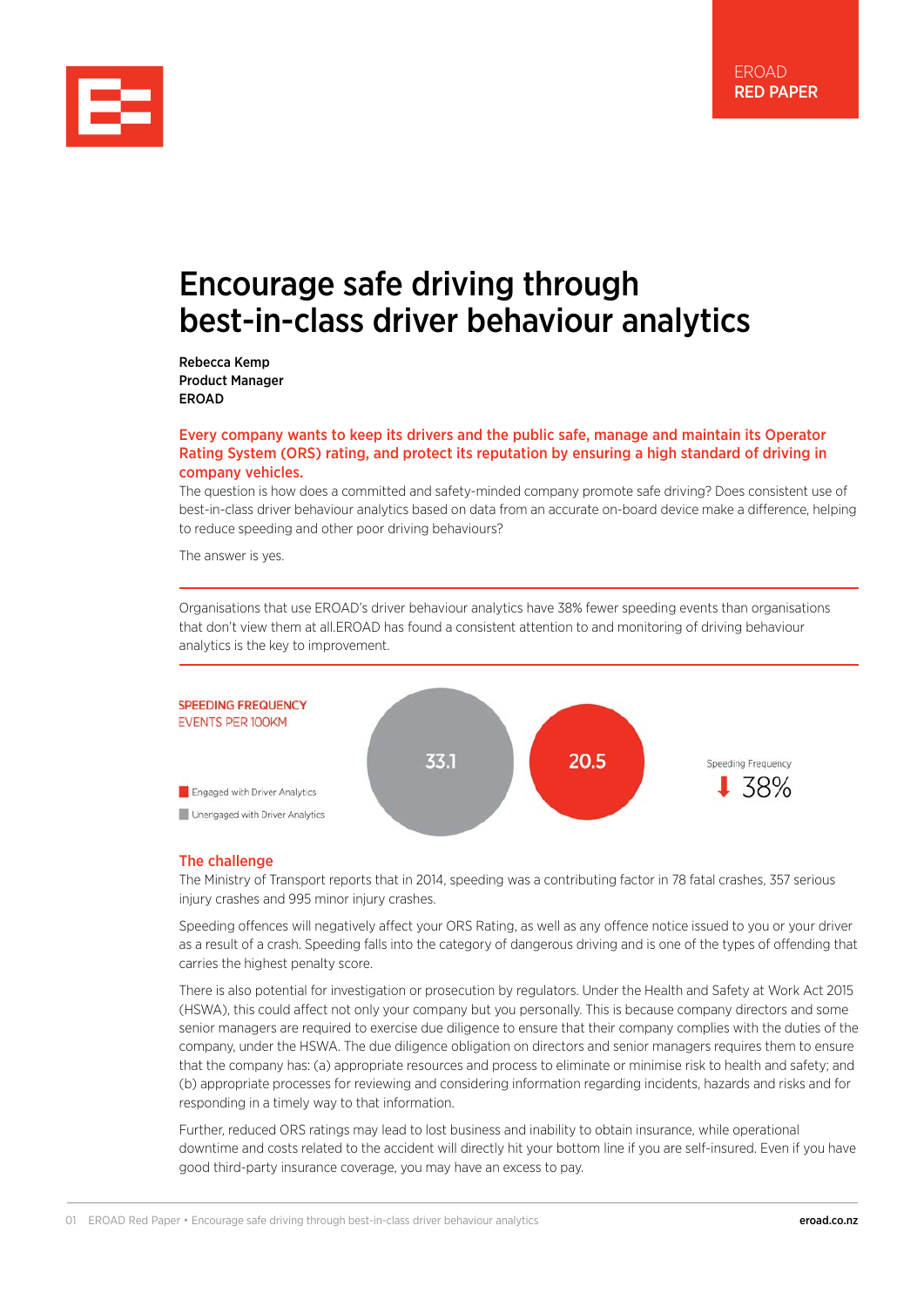

# Meeting the challenge with best-in-class driver behaviour analytics

Changing on-road driving behaviour takes time; the great news is that it is highly achievable.

EROAD has found a consistent attention to and monitoring of driving behaviour analytics is the key to improvement.

Customers who regularly interact with EROAD's Leaderboard have an average vehicle rating of Four Stars, compared with customers who did not; low engagement resulted in an average vehicle rating of Three Stars.



## Make sure that you are using great analytics that will give your business the edge. Look for:

Benchmarking of your vehicles and drivers against those in other companies. The best analytics are based on big data analyses resulting from access to billions of driving kilometres, allowing you to compare your driver, vehicle and fleets' driving behaviour against the wider driving population. Is your driver the best in your company, or truly best of breed?

Intuitive and easy-to-read analytics. Sophisticated reporting shouldn't mean incomprehensible. Your team will come from a variety of backgrounds, and reports should surface key facts and insights in an accessible manner to have maximum impact and boost safety outcomes.

Feedback on risky driving behaviours in addition to speed. Harsh braking and sharp acceleration events can be leading indicators of overly aggressive driving, alongside failing to scan the road ahead. This could be a strong indicator of the need for targetted driver training.

Specific actionable insights. Give your driver trainer or fleet manager a head start as they coach the drivers. It's much more powerful to tell a driver 'Your fastest over-speed was 116kph near Urban Route 3, Wiri, Auckland at 21:42 on 1 June' than merely offering generic feedback resulting in your driver having to remember or guess.

Monitoring sub-contractor or partner driving. To maintain a high standard of driving across all vehicles driving for you, often wrapped with your branding out there on the road, you need a view not only across your own drivers, but also any owner-operators carrying out work on behalf of your company. Such owner operators fall within the definition of 'worker' under the HSWA and the obligations on the company are the same as if the owner operators was an employee.

Organisational speeding trends. To monitor progress against targets, you need not only simple speed event count reporting, but also metrics that report how the frequency of speeding is trending over a month or quarter.

Speed monitoring based on a leading map provider to submit speed limit corrections. A well-maintained source of road segment speed limits is essential for accurate speed monitoring. When road speed adjustments are made, are they quickly applied?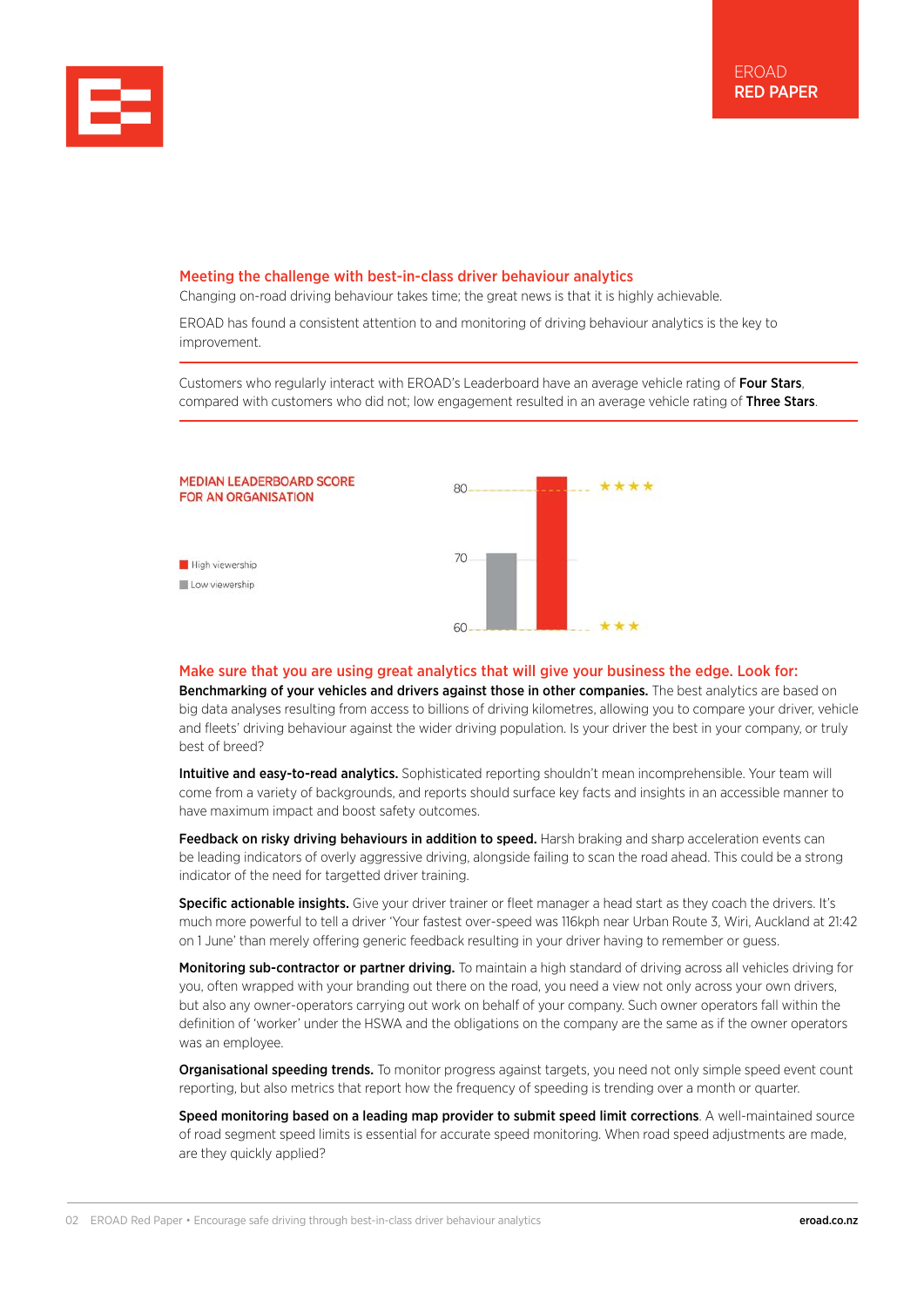

# Seven ways to boost safe driving across your organisation

To get the most out of the technology, the data it offers needs to become embedded into your daily fleet management practices: Your daily engagement makes a difference.

## Tips to improve driving behaviour

- 1. Regular and consistent viewership of your company's driver behaviour analytics and trends. If you, as an owner, fleet manager or the person responsible for driver safety, aren't paying attention to whether driving is improving or deteriorating, why would your drivers?
- 2. Make easy-to-read over speed charts or other comparative driver analytics available to drivers as they go on and off their shifts. You can use a tablet, laptop or pin-up printouts.
- 3. Incorporate specific driver behaviour metrics into driver performance appraisals. Some tools, such as EROAD's Driver Insight, provide a ready to use, one-page summary of behaviour.
- 4. Identify key metrics of concern, such as highest over speed locations from EROAD's Over Speed Dashboard, and share them in toolbox meetings.
- 5. Roll out in-cab feedback tools such as EROAD's Drive Buddy to deliver timely on-the-road feedback.
- 6. Schedule key reports to be delivered to the fleet managers' inbox daily or weekly. Some days you and your team are just too busy to log in to the fleet management system.
- 7. Reward great driving to foster positive and safe competition. Use driver ranking analytics such as EROAD's Leaderboard to identify the top driver for the week and incentivise with vouchers, or inclusion in a more formal driver rewards programme.

After introduction of EROAD's driver behaviour analytics, engaged customers saw an average 12% decrease in speeding frequency between expected control and actual outcome.

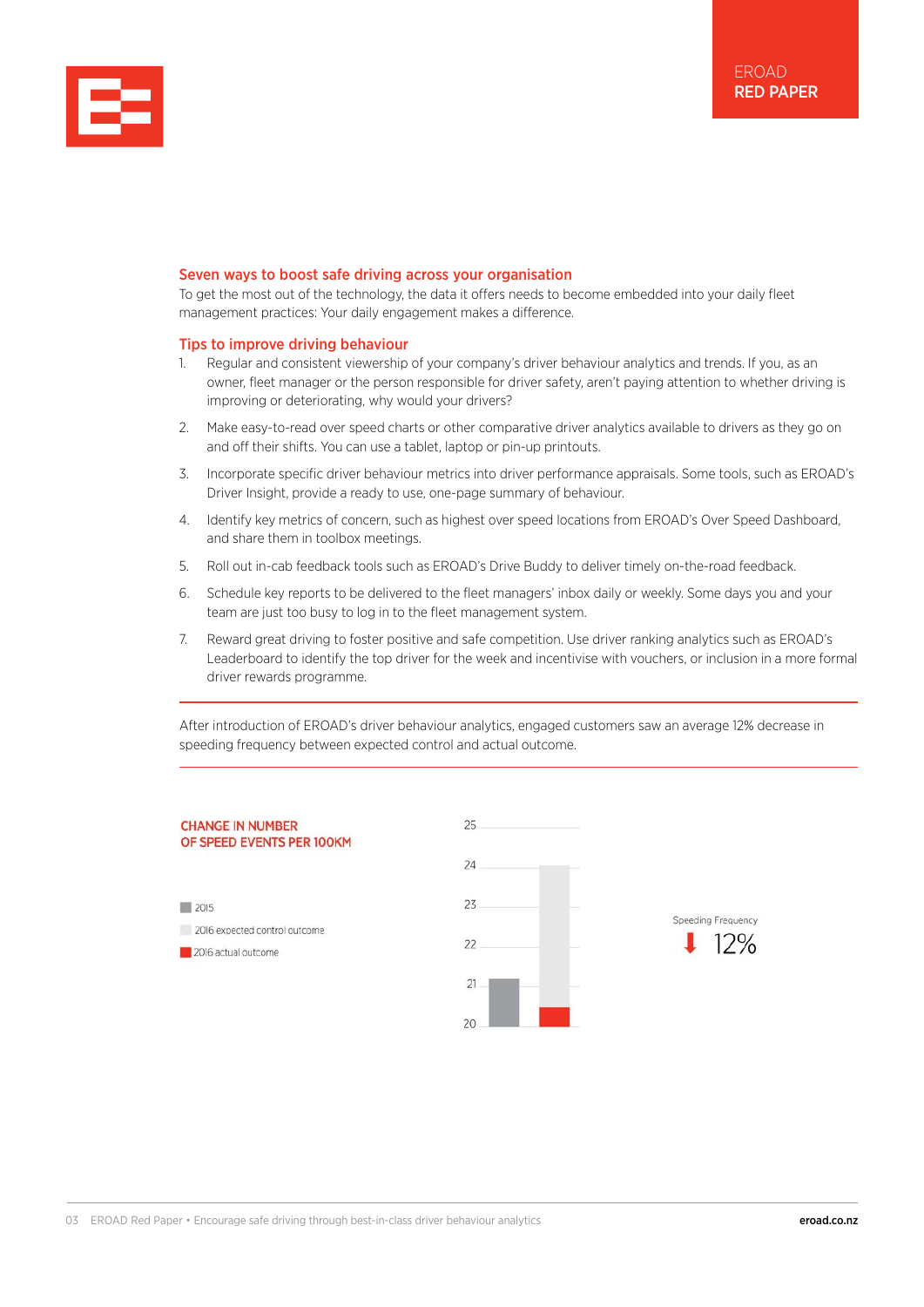

# Your in-vehicle device should be accurate, trusted, powerful

Great driver behaviour analytics starts with the quality of the in-vehicle device in your driver's cab.

If you're seeing straight lines all over your maps, not journey lines that actually follow the roads, then the quality of your data and reporting is going to be second-rate.

#### Questions to ask your technology partner

#### How accurate is the location reporting of the in-vehicle device?

For fine-grained and precise reporting on driver behaviour events, the in-vehicle device should report back frequently.

#### Has accuracy been independently verified?

Has the unit's accuracy been verified by an independent third party or regulator, and within what +/- percentage accuracy?

# Is the in-vehicle device secure and tamper evident?

Accurate event reporting requires a unit which is secure, with no 'missing kilometres.' If the driver is tampering with the unit to mask journeys or other poor behaviour, you need to know.

# Does the in-vehicle device provide an easy-to-use driver ID solution?

Reporting needs to be available on driver performance (versus truck performance) for increased accountability. With a simple driver ID solution, driving behaviour measures can be embedded into appraisals, and training can better-targetted.

#### Can the in-vehicle device deliver real-time feedback to the driver?

Units that deliver real-time safety information to drivers through visual and audible alerts in a safe manner, provide feedback when drivers are best able to adjust their driving – when they're out on the road.

*"Behavioural science research has shown that the right influences and the right information can help a road user make smart and safe decisions about how they drive and behave on the road. The road user will ideally get these*  influences and information at the right time." National Road Safety Committee, March 2016.

## What is your provider's up-time?

You want to know where your vehicles are, and what they are doing all of the time. A professional technology provider will not have regular outages. Look for up-time north of 99.9%.

## How does your provider support you in real time when you have questions?

If you have a query, you want it by answered by knowledgeable help desk staff working in the same time zone as you and who spend time developing strong relationships.